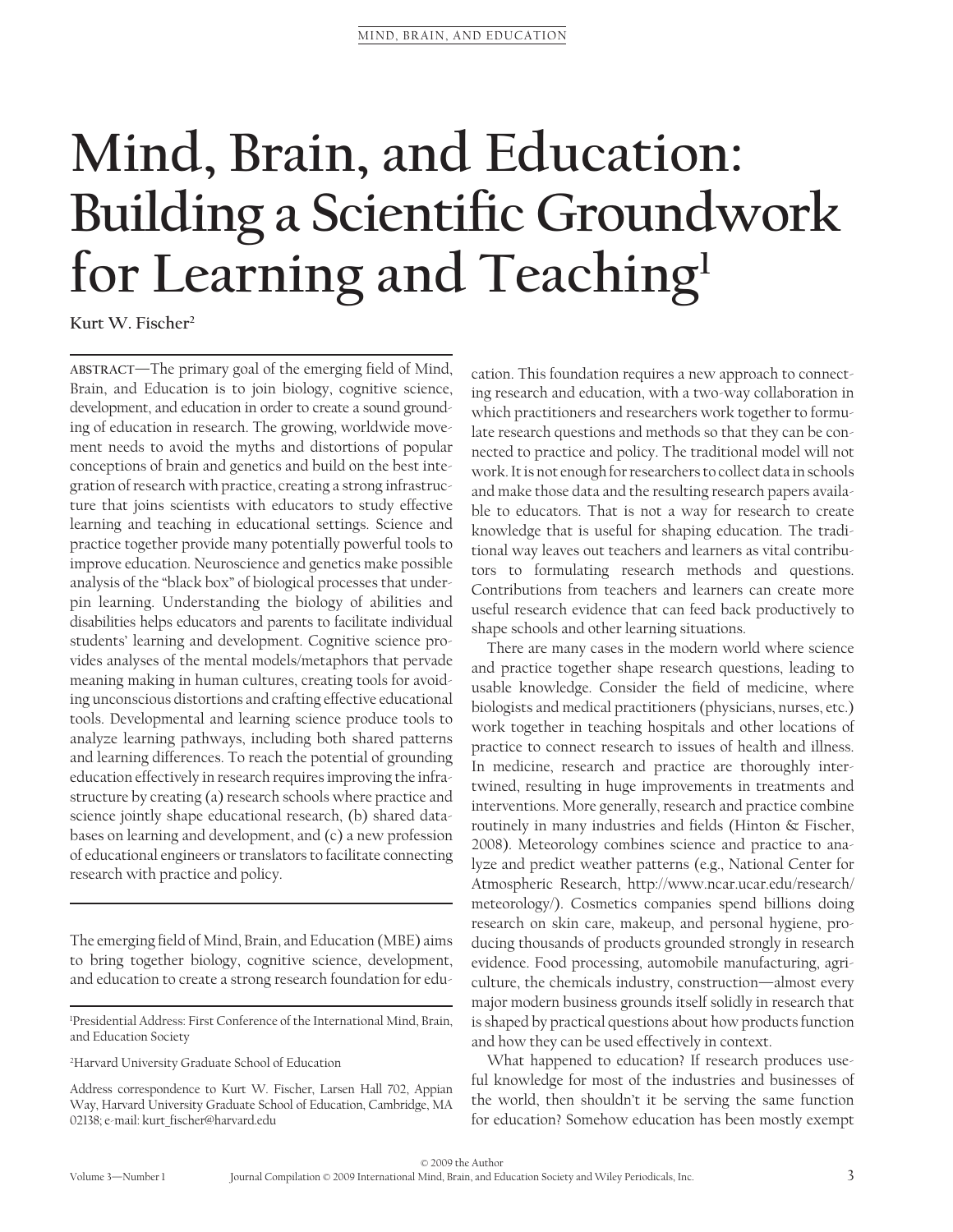from this grounding in research. Dewey (1896) proposed the establishment of laboratory schools to ground education in research through combining research with practice in schools, ensuring both formative evaluation and democratic feedback. Unfortunately, his vision has never been realized. There is no infrastructure in education that routinely studies learning and teaching to assess effectiveness. If Revlon and Toyota can spend millions on research to create better products, how can schools continue to use alleged "best practices" without collecting evidence about what really works?

 This lack of grounding in research is a key reason that governments in many parts of the world have begun to assess learning in schools through standardized testing in projects such as Program for International Student Assessment ( Organization for Economic Cooperation and Development [OECD], 2007a ) and No Child Left Behind. The narrowness of these assessment tools creates serious problems, however, for determining the effectiveness of learning and teaching; and, it mostly precludes input from teachers and learners into the assessment process. Could Toyota determine how its cars performed by testing them on a racetrack and ignoring what they do in everyday driving situations? Could Revlon or Avon create effective cosmetics by testing effects only for people gathered into large meeting halls once a year? What education needs is assessments of real school performances that are shaped by researchers, teachers, and students working together to examine the effectiveness of many aspects of learning and teaching in the context of schools (curricula, school arrangements, classroom types, etc.) — what Daniel and Poole (2009) call pedagogical ecology.

## **THE MBE MOVEMENT**

 In the past few years of the 20th century something bubbled up almost simultaneously in Paris; Tokyo; and Cambridge, Massachusetts—an interest in bringing biology and cognitive science into close relationship with education, to foster deeper knowledge of learning and teaching. In Paris, Bruno della Chiesa and others created the project on Learning Sciences and Brain Research at the Council on Educational Research and Innovation of the OECD. They brought together scientists and educators to create relationships to foster educational research and eventually published two books about learning science and the brain (OECD, 2002, 2007b). In Tokyo, Hideaki Koizumi and others launched a movement to connect biology with education, eventually creating the Baby Science Society of Japan and launching a series of major longitudinal studies of learning and development in Japanese children (Koizumi, 2004). In Cambridge, Kurt Fischer, Howard Gardner, and others started a training program for graduate students interested in connecting biology, cognitive science, and education, which was named MBE, building on

the foundation of the Mind, Brain, and Behavior Interfaculty Initiative that had started at Harvard a few years earlier ( Blake & Gardner, 2007; Fischer, 2004 ). At the same time, Anne Rosenfeld, Kenneth Kosik, and Kelly Williams began the series of conferences on Learning and the Brain (mostly in Cambridge) to educate teachers about neuroscience and genetics as they relate to educational issues ( http://www. edupr.com/).

 Within a few years, the groups from Cambridge, Tokyo, and Paris began to collaborate, founded the International MBE Society, and launched the journal *Mind, Brain, and Education* . This joint effort was greatly facilitated by the Pontifical Academy of Sciences in Rome, which for its 400th anniversary celebration in 2003 asked the MBE program at Harvard, with the leadership of Antonio Battro of Argentina, to organize 2 days of meetings about research on MBE around the world. From these beginnings, a number of other meetings, books, and projects have been launched, with new ones appearing ever more frequently. For example, there are now established programs to train educators and researchers to relate biology and education at the University of Cambridge (Goswami, 2006), Dartmouth University (Coch, Michlovitz, Ansari, & Baird, in press ), the University of Texas at Arlington ( Schwartz & Gerlach, in press ), the University of Southern California ( Immordino-Yang, 2007 ), Beijing Normal University, and Southeast University in Nanjing, as well as the original MBE program at Harvard and continuing activities in Tokyo and Paris.

 Along with all these efforts to shape research, practice, and policy has come a near obsession in the press and on the Internet with neuroscience, genetics, and education, as well as often irresponsible efforts to sell many commercial projects with claims that they are "brain based." Expectations for neuroscience and genetics to shape educational practice and policy have exploded far beyond what is merited by the state of the emerging field of MBE and the level of knowledge about how brains and genetics function (Fischer et al., 2007; Fischer, Immordino-Yang, & Waber, 2007; Goswami, 2006; Hinton, Miyamoto, & della Chiesa, 2008; Katzir & Paré-Blagoev, 2006; Stern, 2005). Many "neuromyths" have entered popular discourse — beliefs about how the brain and body work that are widely accepted but blatantly wrong (OECD, 2007b). Most of what is put forward as "brainbased education" builds on these scientifically inaccurate myths: The one small way that neuroscience relates to most brain-based education is that the students have brains. There is no grounding for these claims in the young field of neuroscience.

 This unfortunate situation requires that we build with (a) a strongly skeptical approach to brain-based claims and that we move toward (b) systematic collaborative work that relates biological and psychological knowledge to education and that connects teachers and students with researchers, and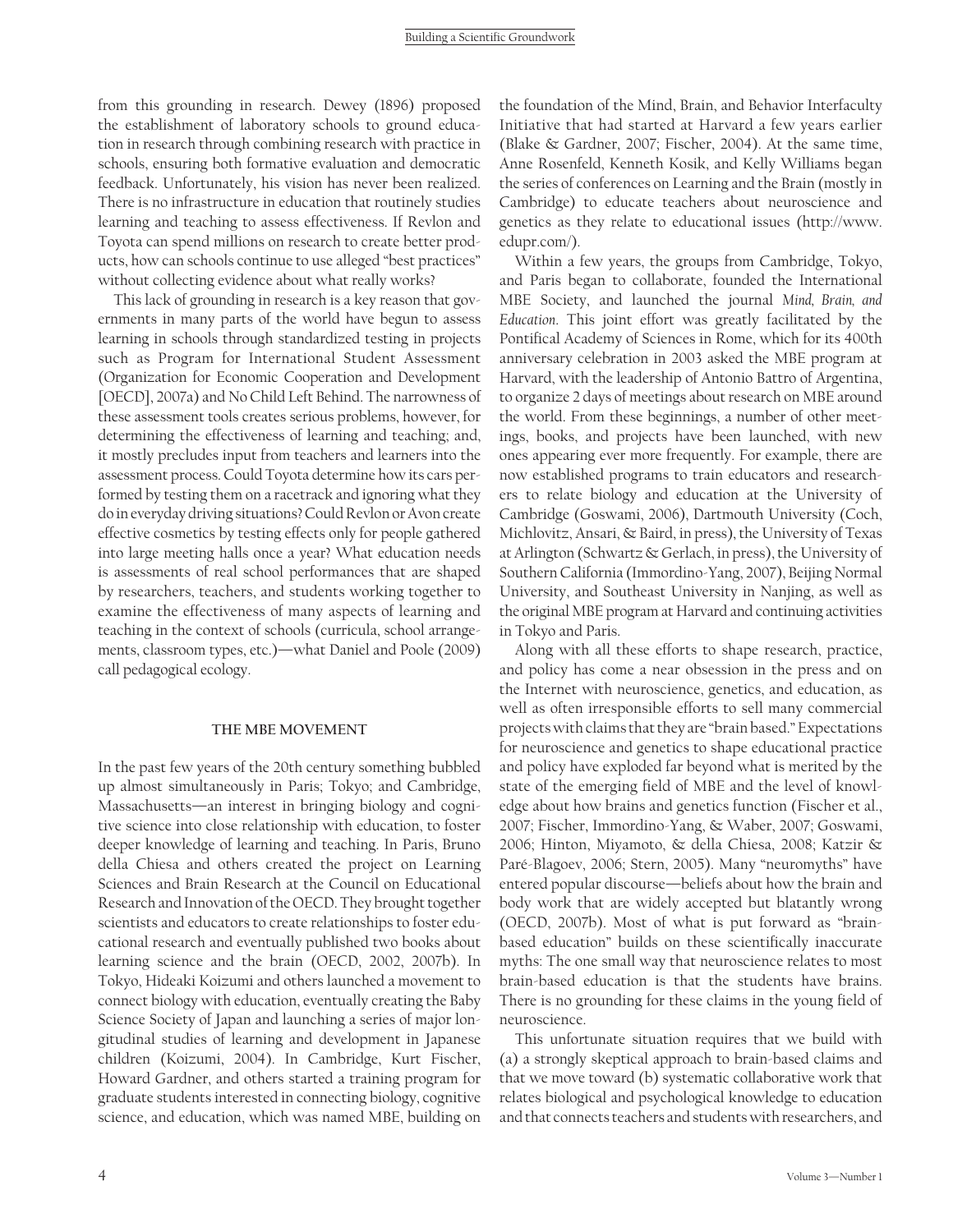## Kurt W. Fischer

(c) long-term improvement of the infrastructure for creating scientific knowledge that relates to education. If the field can move in these directions, then we can begin to use research tools, such as brain imaging, analysis of cognitive processing and learning, and genetics assessment to illuminate the " black box " and uncover underlying learning mechanisms and causal relations (Hinton & Fischer, 2008).

# **COGNITIVE MODELS (METAPHORS): BASES FOR NEUROMYTHS AND POTENTIAL FOR EDUCATIONAL IMPROVEMENT**

 In language and culture, human beings employ key models for understanding and analysis that provide basic concepts and principles for perceiving and thinking in certain ways. This argument has been elaborated extensively by anthropologists and other scholars for many decades ( Benedict, 1934; Levi-Strauss, 1966). Recently, cognitive scientists have created tools for analyzing the nature and content of the models behind human understanding, and their analyses illuminate how these biases sometimes support myths about learning and the brain. For example, Lakoff and Johnson (1980) lay out the framework for analyzing these (mostly unconscious) models through linguistic analysis, and Vidal (2007) portrays the models about the nature and role of the brain that developed in the 20th century.

## **Brainhood and Conduit Metaphors**

 The modern model of the human mind puts the brain as the core organ that carries most of consciousness and learningwhat Vidal calls *brainhood*, the brain as the source of personhood and self. In a dominant and simple form, people are mostly equated with their brains, as if a person could be a brain in a bucket or a laboratory vat or as if the fundamental nature of a person is contained in his or her brain. A person's body, relationships, and culture are treated as secondary at best. Using this model, people talk as if learning occurs in the brain, leaving out the ways that the body contributes to learning, as well as the roles that a person's environment plays in shaping learning and providing information. When people learn, according to this model, they store knowledge in their brain, and there it sits until they need to recall it, as if the brain is primarily a repository (library, computer memory) for information. In one caricature, we can wake up in the morning, download the information that we need for the day, and process that information as we need it in our work.

 In analyzing learning and teaching and what happens in schools, this mythical model joins with another model that appears to be broadly distributed across human cultures and historical periods — the *conduit* model of knowledge transmission (Lakoff & Johnson, 1980; Reddy, 1979). When people

Volume 3—Number 1 5

learn something, they obtain an object (an idea, concept, or thought), which they then possess. To teach it to someone else, they need simply transmit it, as if through a conduit, giving or pumping the information into the person. They can also place the knowledge object in some other source, such as a book or Web site.

 Here are some examples from common conversation that illustrate how people use this metaphor, mostly unconsciously and sometimes for humor. "Christina traded stories with Rose." "Katie discovered an explanation in the book." "Laura gave the idea to David, and he scrambled it up. " " Bennett stole the hypothesis from Marshall." "I told you the answer. Why don't you get it?" Individuals can manipulate ideas, concepts, or thoughts too, which are seen as normally inhabiting the mind. "Howard can't get this idea out of his mind." "What do you have in mind? " " Zak lost his idea. It must have fallen out his ear. "

 According to the conduit model, teachers in schools share these knowledge objects with students, and then the students have the objects. Or at least they are supposed to have them. If the students do not use the objects effectively (understanding the knowledge and manipulating it), then they are judged to be stupid or lazy, or sometimes the teacher is judged to have not transmitted the information effectively. Knowledge is available as information, and students are supposed to take it and use it. Of course, good teachers and students know that learning does not follow this model, but the conduit metaphor is so pervasive in human language and culture that it is hard to escape its influence.

## **Knowing as Actively Constructing**

Wouldn't it be great if learning were so simple? Knowing some topic or skill would involve learning a compendium of facts about it — the location of a good tract of farmland in Minnesota, the month when a crop can be planted there, the depth that seeds need to be planted, the normal rainfall that can be expected, and so forth. Put together a few of these facts, and a farmer knows how to grow food in Minnesota not! Being a successful farmer requires so much more than a list of facts. It requires using the knowledge in a series of activities over months and years to plan, plant, harvest, and keep learning how to improve growing conditions.

 In the same way, cognitive and neuroscience research shows that knowledge is based in activity. When animals and people do things in their worlds, they shape their behavior. Based on brain research, we know that likewise they literally shape the anatomy and physiology of their brains (and bodies). When we actively control our experience, that experience sculpts the way that our brains work, changing neurons, synapses, and brain activity (Hubel & Wiesel, 1970; Singer, 1995). When we are simply exposed to events and information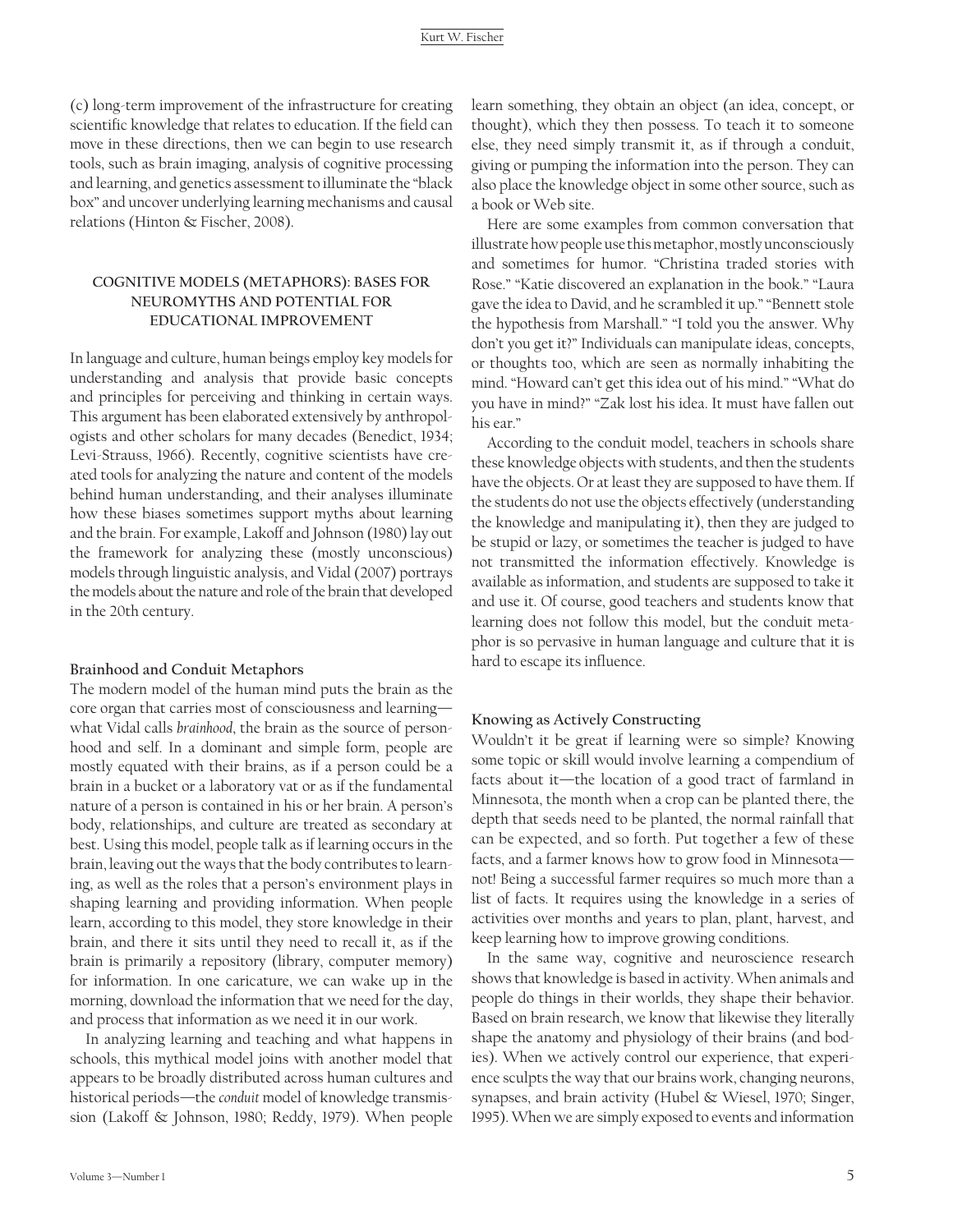(as opposed to acting on them), our brains and bodies are not much affected.

 In the same way, school learning is based in activity. If learning involved simply acquiring knowledge objects, then students would not need to go to school for a dozen or more years to become literate and knowledgeable human beings who can be productive members of 21st-century society. It takes years of learning to become able to read skillfully, to explain the causes of the Iraq war, to write a story about the experience of smelling a flower, and to analyze what happens when you drop a ball off a tower. Each generation needs to build knowledge anew; it cannot be simply given or transmitted (Vygotsky, 1978). Students and teachers must work to understand concepts. Memorizing facts is not enough, especially in the 21st century, where people must constantly adapt their knowledge to the rapidly changing world.

 Fortunately, cognitive and neuroscientists have been working for over a century to understand how people create and use knowledge. Learning and teaching require active construction of knowledge, as research has demonstrated consistently in cognitive science for over a century ( Baldwin, 1894; Bartlett, 1932; Piaget, 1952) and in neuroscience for 50 years (Singer, 1995). The conduit metaphor works to some degree for learning bits of information, but for using knowledge instead of reciting facts, cognitive and neuroscientists are replacing the conduit metaphor with a model of *knowledge as actively constructed* . People build knowledge by using it actively to do things in the world. For example, Piaget's (1952) fundamental metaphor for knowledge is grasping ideas and facts with the mind and manipulating them physically and mentally. Mathematics illustrates this process directly in its fundamental operations, such as addition and multiplication, where objects are combined and grouped to produce numerical outcomes.

 By analyzing the metaphors in human language and culture, we can understand how they shape our thought and action, and we can create models that work more effectively. I will return below to describe ways that metaphors can be used to facilitate teaching and learning in schools.

# **CONSTRUCTIVE BRIDGING: ORGANIC FOUNDATIONS OF ACTIVITY AND LEARNING PATHWAYS**

 From early in the young history of the MBE movement, some researchers have expressed severe skepticism about the usefulness of linking biology, especially brain science, to education (Bruer, 1997; Hirsch-Pasek & Bruer, 2007). The core argument is that going from biology to education is "a bridge too far" because it is not possible conceptually or practically to connect biological knowledge directly to analysis of schoolrelated learning. Instead, the best that can be done is to use

cognitive science as an intermediary, going from neuroscience to cognitive science, and then in turn from cognitive science to education. According to this argument, education is thus firmly separated from neuroscience. The argument is faulty because it is based on a narrow metaphor and a limited set of examples that omit the broad usefulness of biological analysis in promoting educational goals.

Bruer (1997) uses the work of Case and Griffin (Case  $\&$ Griffin, 1990; Griffin & Case, 1997) on early mathematics learning to support his argument. Research on brain processes in arithmetic, such as Dehaene's (1997), can be related to analysis of the cognitive processes of arithmetic. Then, in turn the cognitive processes can be related to educational practices, such as teaching students to use the number line in arithmetic tasks. But going directly from the brain research to the educational practice is a bridge too far. Case and Griffin analyzed how children construct understanding of the number line, which serves as a foundation for arithmetic, and showed how curricular materials and games can be used to promote and speed up that learning and to create more effective generalization of the number-line model.

At the present time, it is indeed difficult to move directly from Dehaene's analysis of number systems in the brain to mathematics curriculum, but this example and the few others described by Bruer do not prove the general point. The bridge-too-far analysis neglects consideration of the usefulness of bringing biological concepts into thinking about many educational situations. Often, understanding the biological (organic) foundations of activities and learning pathways greatly facilitates educational objectives and at the same time illuminates neuroscientific questions.

## **Learning With Half-Brain Children**

 Research on half-brain children provides an illuminating example of both the importance of biological information for facilitating educational objectives and the usefulness of educational outcomes in illuminating neuroscientific questions (Battro, 2000; Immordino-Yang, 2007). This lesson applies not only to children with severe, organically based deficits but also to the full range of children, all of whom have variable abilities in diverse domains that are biologically grounded.

 With some severe forms of epilepsy, one hemisphere of the brain is the main locus of epilepsy, and it needs to be removed to stop seizures and to prevent damage to the healthier hemisphere. As a result of the hemispherectomy, these people end up with only half a brain. Yet contrary to expectation, some of the half-brain children have grown up in environments that are highly supportive of learning and have developed strong skills-even skills that traditional neuroscience indicates they are not supposed to be capable of.

 To provide optimal support for the learning of a hemispherectomized child requires knowledge of the biology of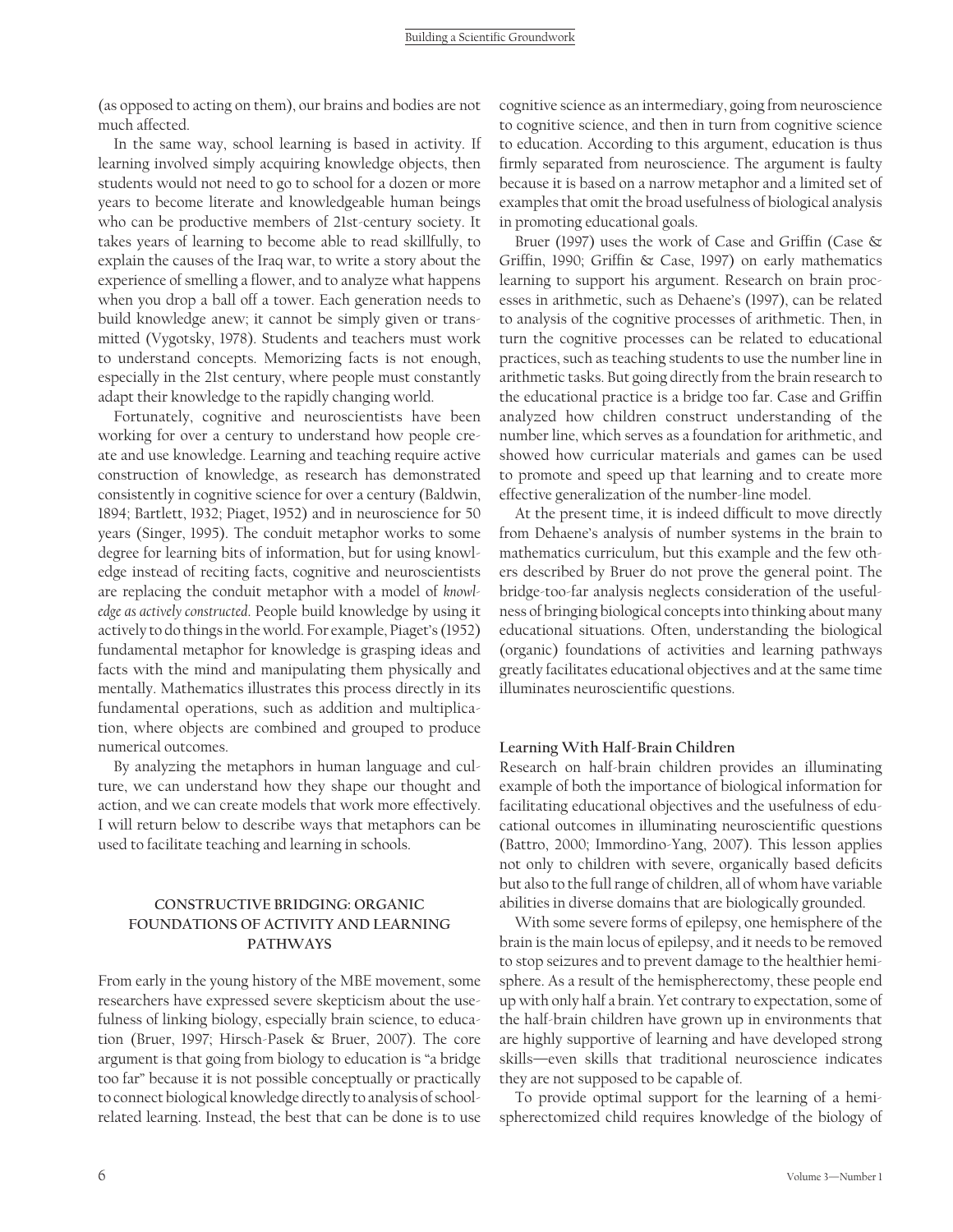the brain and body, especially of the special problems that are created by losing a hemisphere. For example, a child with no right hemisphere has relatively poor control of the left side of his body, especially his arm and leg, because of the hemiparesis that derives from removal of the right hemisphere. (The right hemisphere exerts more control over the left side of the body, and the left hemisphere exerts more control over the right side.) In contrast, a child with no left hemisphere has poor control of the right side of his body. Information about such biological characteristics of brain and body greatly facilitates supporting children's activity and learning. Without this biological knowledge, caregivers and teachers face greater challenges in helping children to cope with their physical limitations.

 Nico had his right hemisphere removed when he was 3 years old to prevent recurring severe epileptic seizures. Based on the neurological literature, his family was told that he would have poor visual-spatial skills, such as drawing, and poor control of language intonation because these skills are believed to be localized in the right hemisphere. Despite this information, Nico's family and schools provided strong support for his development in many areas, including physical activities, drawing, and speech. With the extensive support that he received, he developed good motor skills, such as running skateboarding, and riding a bicycle. Nico was interested in drawing, which his parents and teachers also supported, and remarkably he became skilled at sketching, as shown in Figure 1, his sketch of the guesthouse where he stayed in Cambridge at age 12 during a visit to our laboratory. Now, as a young adult, he is known for his skill as an artist-contrary to the neuroscientific predictions that he would never have good visual-spatial skills.

 Perhaps even more impressive is the case of Brooke, who had his left hemisphere removed at age 11 for severe epilepsy. This age is late for such surgery because the brain's ability to recover from such severe intervention and to adapt to needs for new learning generally decreases with age (Bailey, Bruer, Symons, & Lichtman, 2001). Brooke and his family were told that he would never speak again after his hemisphere was removed, and immediately after the operation, he was indeed unable to speak. However, he began to speak some words soon afterward, and over some months, he gradually learned to speak English again, becoming skilled enough at both speech and reading that he could attend a normal school and eventually a community college. This recovery was shocking to doctors and neuroscientists working with Brooke and gratifying to him and his family (of course).

 Key for both Nico and Brooke is that their families and teachers worked with them to help them learn to draw and speak, not accepting the prediction that they would never be able to master such skills. Many handicapped children can learn to master skills when they live in environments that strongly support their learning and development. These two



 **Fig. 1.** Drawing of guesthouse in Cambridge by Nico at age 12.

half-brain boys showed a remarkable plasticity in their learning and brain development. Despite having lost an entire hemisphere, they learned what they were not supposed to be capable of. A crucial contribution to their learning was the constant support they received from their families and schools, which included specific aid in mastering skills for drawing and speaking, respectively.

## **Use of Intonation in Speech**

 Immordino-Yang (2004, 2007 ) studied an important language skill in both Nico and Brooke—the use of intonation (sometimes called melody or prosody) to perceive and signal affective meaning in a sentence. For example, with different intonation, the sentence "We won the game" can change from a simple statement of truth (We won the game) to a sarcastic statement signifying a loss (We WON the game) or a question indicating uncertainty about who won (We won the game?). According to neuroscientific research, processing intonation contours is localized mostly in the right hemisphere, which predicts that Nico should be unable to use them because he lacks a right hemisphere, whereas Brooke should be able to use them because he has one. Immordino-Yang's analysis of these speech skills produced surprising results that provide insights into brain plasticity-how people can perform the same skills through different kinds of processes.

 Contrary to predictions of poor intonation skills because of removal of his right hemisphere, Nico's spontaneous speech and listening skills seemed to indicate that he used intonation contours appropriately. Immordino-Yang devised a set of tests of reception and production of contoured speech and administered them to Nico and to a number of his Spanish-speaking peers in Argentina. He performed well on the initial tests,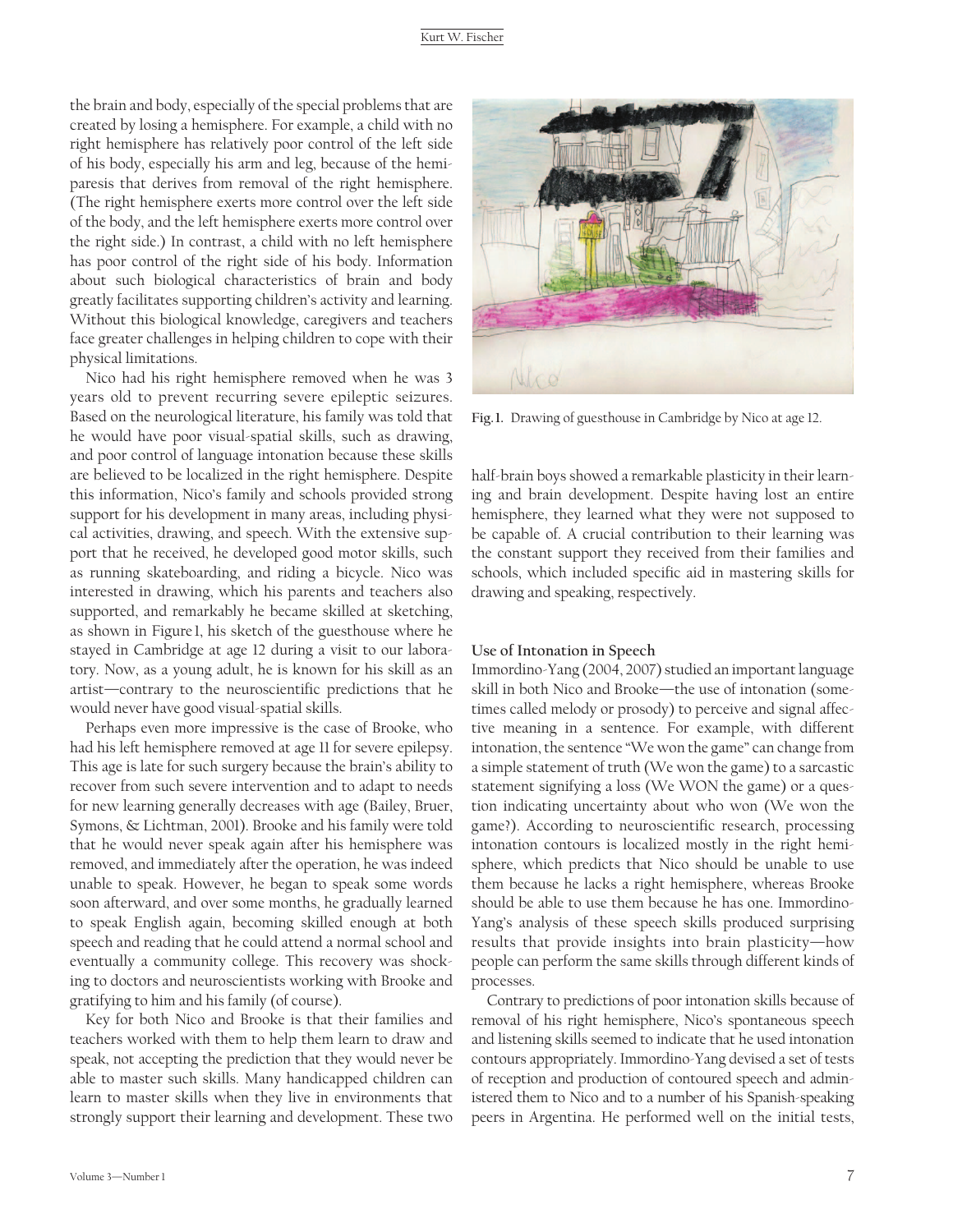outperforming most of his peers, despite his hemispherectomy. With more detailed and differentiated tests, he performed average or better, except when he was asked to integrate intonation differences with contextual meaning of a situation. Nico's strong intonation performance was a major surprise for neuroscience because he has no right hemisphere!

 Brooke was given the same tests, administered in his native language of English and compared to a group of Englishspeaking peers from his community. He too performed in the normal range on most of the tests, and he excelled in analysis of intonation in stories. Like Nico, he had difficulty integrating intonation differences with contextual meaning. Brooke's skills at intonation were perhaps less surprising than Nico's because the right hemisphere is supposed to be the location for intonation-contour skills.

 Immordino-Yang followed up these tests with further assessments and more refined analyses to determine how the two boys performed their intonation-contour skills. Did they use the same kinds of processes and strategies to analyze intonation contours or did they use different processes and strategies? She found evidence that they performed the same intonation skills in distinctly different ways, and those differences fit with the characteristic processing patterns of the hemisphere that each of them retained. Nico used grammarlike processing patterns, which are often localized more in the left hemisphere, while Brooke focused on emotional meaning of contours, which is typically localized more in the right.

 Nico analyzed contour by using processing patterns like those that are used to mark intonational differences in grammar and lexical meaning, which are typical of the left hemisphere. In English, those include differences between a statement (descending intonation at the end of a sentence) and a question (rising intonation at the end). In Mandarin Chinese (and some other languages), intonation is used to mark meaning, with four different tones (intonation patterns) making four different words and meanings for a sound such as "ma." Nico showed strong skills for discriminating and matching intonations and normal skills for most uses of intonation across situations, but he had difficulty linking intonation with emotion. To explain a judgment based on intonation, such as that a story character was joking in making a statement, Nico typically said "I just heard it" and gave no explanation in terms of the character's perspective or emotional state. He seemed to be using the left-hemisphere system for using intonation to mark grammar-like meaning.

 Brooke on the other hand paid special attention to emotion cues in intonation and focused on them in his explanations. The right hemisphere typically responds more to emotions and is more involved in emotion processing than the left. Brooke exaggerated emotion contours in his speech, and in explanations of stories, he directly addressed a person's emotional state and moved from that to inferences about intentions and perspectives in the story. His strategy focused on

emotional meaning in intonation rather than use of intonation as a grammatical/lexical marker.

 The big message about Nico and Brooke is that, despite their loss of a hemisphere, they functioned well in school and family and became mostly normal in their educational skills, including the acquisition of skills that classical neuroscience indicated they could not learn. Understanding the biological characteristics of hemispherectomy facilitated their learning in family and school, helping parents and educators to support them more effectively. There was no separation of neuroscience from education, no barrier that prevented the use of neuroscientific knowledge to facilitate learning. For learners in general, there is no barrier that keeps neuroscience and other aspects of biology separated from education. The bridge-too-far metaphor and argument are valid only for a few specific neuroscientific arenas where the research evidence cannot yet be helpful in illuminating educational practices and policies. In general, biological knowledge about abilities and disabilities can facilitate both general understanding and specific adaptations to support effective learning.

## **Different Learning Pathways: Disabilities and Abilities**

 In the same way that Nico and Brooke learned about intonation in different ways, many learners show different pathways for learning in any domain. Curricula and teacher training often assume that children learn in one way — for example, learning to read according to the standard model by integrating the sounds of words with their meaning and spelling (coordinating sound, meaning, and sight) to create a modal learning pathway. Indeed, when researchers test for learning pathways, they typically find differences (Boscardin, Muthén, Francis, & Baker, 2008; Fischer & Bidell, 2006; Rose & Meyer, 2002 ). For example, children in Grades 1–3 who were learning to read in public schools in Arizona demonstrated not one but three different learning pathways for decoding common words (Knight & Fischer, 1992). A study of highly successful adults who are dyslexic and struggled to learn to read showed that all of them moved through learning pathways that did not fit the standard, traditional model (Fink, 2006). Assessments of their skills showed also that as adults they continued to struggle with some basic skills such as analyzing word sounds even though they had become accomplished at reading and writing.

 In recent decades, research on learning differences has increased in both quantity and sophistication. Besides the high prevalence of different learning patterns, a key finding that some people find surprising is that learning disabilities involve no defect in either genetics or brain characteristics but instead fit the normal distribution of abilities (Petrill  $\&$ Justice, 2007; Plomin, Kovas, & Haworth, 2007 ). For example, children and adults with dyslexia have mostly normal skills and no brain anomaly, but they are at the low tail of the normal distribution for certain skills that are important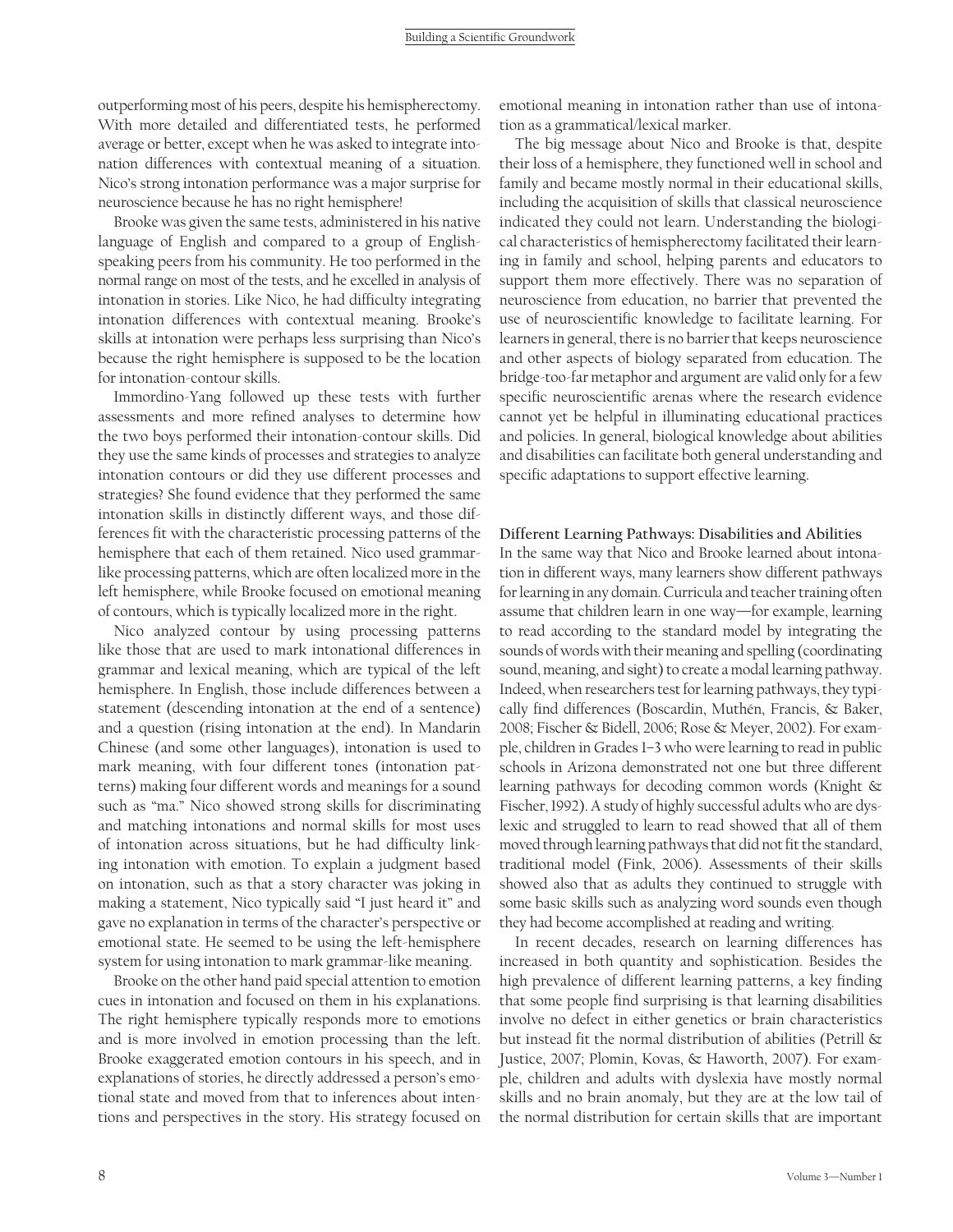to reading. At the same time, they have other skills that are normal or even show special talent.

 These patterns of abilities and disabilities promise to be explained by the patterns of development of brain and skill. Recent evidence indicates that many dyslexic adults have special talents in vision, especially the capacity to integrate information across wide areas of the visual field. They can, for example, detect the contradictions in Escher drawings more easily than nondyslexic adults ( von Károlyi, Winner, Gray, & Sherman, 2003). (Escher drawings show a structure that is physically impossible, such as a staircase that appears to go up forever.)

 The developmental pathway that leads to this special talent at detecting such contradictions, as well as to difficulty in learning to read, seems to involve a different pattern of development of the retina in the eye and more generally of the visual system ( Schneps, Rose, & Fischer, 2007 ). Most readers have a highly sensitive fovea, the small area at the center of the retinal field where people focus when they read. The fovea has a high density of cone (color) receptor cells, which create the capacity to precisely discriminate parts of a visual pattern, such as a letter *b*. In the typical pattern, in the retina, the density of receptor cells falls off rapidly with distance from the fovea, so that in the periphery, the density of rod (black/white) receptor cells is sparse and that of cone cells is nonexistent.

 Some dyslexics have a different pattern. They have a higher density of receptors in the periphery than normal readers, and this density is accompanied by greater skill at integrating visual information in the peripheral field. This difference appears to explain how they can detect anomalies in Escher drawings because they actually detect more peripheral information and integrate it more effectively. In this way, a neuroscientific model of development of the visual system helps explain how some dyslexics develop a distinctive pattern of visual abilities, with less effective foveal skills (such as reading) and more effective peripheral skills (such as integrating visual information across wide areas of the visual field).

# **ASSESSING LEARNING PATHWAYS AND MAKING USE OF CULTURAL MODELS**

 Assessing learning pathways in any school domain provides potentially powerful tools for analyzing skills and facilitating learning by taking account of distinctive pathways. Methods have been created in recent years to detect these learning pathways and to use them to connect student learning, curriculum, teaching, and even task and job descriptions ( Dawson & Stein, 2008; Fischer & Bidell, 2006 ). Key to these methods is the discovery of a common scale along which skills develop as people master a domain. This scale provides a universal ruler for mapping learning pathways, which together with related analytic tools creates a way of uncovering and describing learning sequences as well as coordinating them with curriculum, task characteristics, and teaching skills.

## **Tools for Analyzing Learning In Vivo**

 Development along the scale involves growth of complexity through differentiation and coordination of components. Reading English text, for example, requires (a) differentiating and coordinating the sounds of words with their meaning and spelling, (b) connecting the words into larger meaning units such as sentences, (c) considering the reader's and writer's goals for understanding and using the text, and much more. Understanding arithmetic operations includes among other things consideration of the relation of addition and multiplication, which are similar but distinct.

 As children develop speech, reading, and arithmetic skills, their growth patterns demonstrate a series of spurts in skill like the one in Figure 2 for relating arithmetic operations. In this study, students calculated simple arithmetic problems such as  $7 + 7 + 7$  and  $3 \times 7$  and then explained how two arithmetic operations related to each other in general and applied those explanations to the particular problems (Fischer,



 **Fig. 2.** Spurt in performance for arithmetic mappings under optimal but not functional conditions. Optimal level was assessed with high support and practice (priming with prototype answer plus 2 weeks to think about the concepts), functional level without support or practice (no prototype plus immediate assessment). Reference: Fischer, Kenny, and Pipp (1990).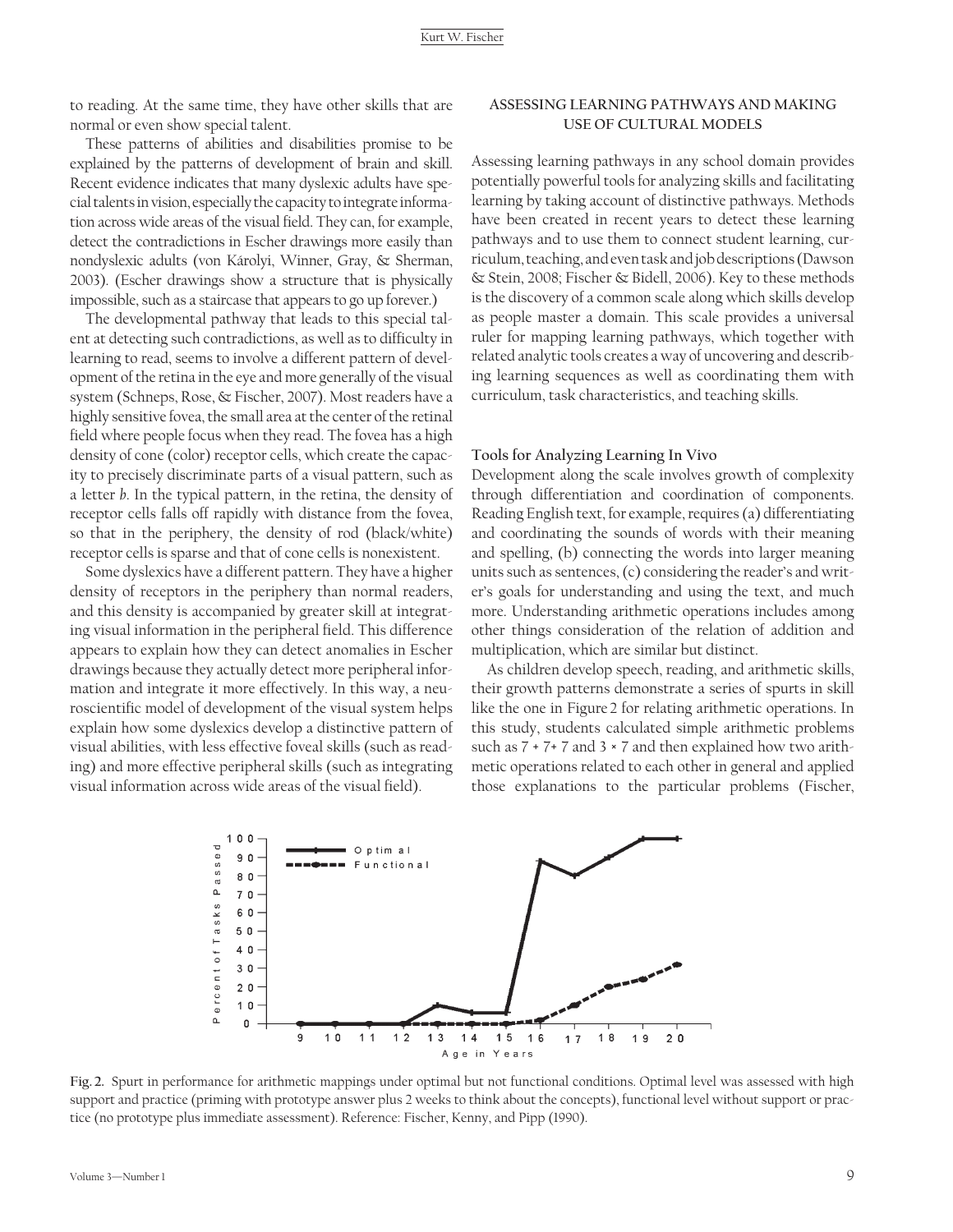| Table 1                                           |
|---------------------------------------------------|
| Developmental Scale of Tiers and Levels of Skills |

| <b>Tiers</b>                                                                           | Levels                          | Age of Emergence of Optimal Level | Age of Functional Level |
|----------------------------------------------------------------------------------------|---------------------------------|-----------------------------------|-------------------------|
| Ab4. Principles                                                                        |                                 | 23-25 yrs                         | 30-45 yrs               |
| Abstractions                                                                           | Ab3. Systems                    | 18-20                             | $23 - 40$               |
|                                                                                        | Ab2. Mappings                   | $14 - 16$                         | $17 - 30$               |
|                                                                                        | Rp4/Ab1. Single<br>Abstractions | $10-12$                           | $13 - 20$               |
| Representations<br>Rp3. Systems<br>Rp2. Mappings<br>Sm4/Rp1. Single<br>Representations |                                 | $6 - 7$                           | $7 - 12$                |
|                                                                                        |                                 | $3\frac{1}{2}-4\frac{1}{2}$       | $4 - 8$                 |
|                                                                                        |                                 | $\overline{\mathbf{c}}$           | $2 - 5$                 |
| Sm3. Systems<br>Actions                                                                |                                 | 11-13 mos                         | 11-24 mos               |
| Sm2. Mappings                                                                          |                                 | $7 - 8$                           | $7 - 13$                |
| Sm1. Single Actions                                                                    |                                 | $3 - 4$                           | $3-9$                   |

*Note* . Ages for optimal levels are for emergence of the capacity under conditions of support and practice. Ages for functional levels are for ordinary behaviors, which vary widely and are coarse estimates (Fischer & Bidell, 2006). Levels are highly related to education, especially in adulthood (Dawson-Tunik, 2006; Fischer, Yan & Stewart 2003).

Kenny, & Pipp, 1990). The pairs of operations were addition and multiplication, addition and subtraction, multiplication and division, and subtraction and division. Here is one appropriate answer: " Addition and multiplication are similar operations that both involve combining numbers, but addition combines single numbers, while multiplication combines groups of numbers.  $7 + 7 + 7$  combines three single numbers, while 3  $\times$  7 puts together three groups of seven."

 Students in school and university in a midwestern city were assessed in several different conditions, ranging from support and practice for a complex answer to low support and no practice. Ages varied from 9 to 20 years, with equal numbers of boys and girls. Support involved being shown a good answer and explaining it in one's own words. Practice involved performing the tasks once and going home with guiding questions to think about, then returning 2 weeks later to perform the tasks again. When students had both support and practice, performance spurted dramatically between 15 and 16 years; but without support and practice, performance showed slow, gradual improvement, as shown in Figure 2. Optimal performance (with high support and practice) typically shows spurts at specific points in learning and development, whereas functional performance (without support or practice) typically shows slow, continuous growth.

The complexity scale is defined by a series of spurts, drops, and other discontinuities, which mark the emergence of each level of complexity in each skill domain (Fischer & Bidell, 2006 ). The level in this case is abstract mappings, in which two abstractions are coordinated, such as addition and multiplication or addition and subtraction. Other examples of abstractions that are coordinated as mappings include intention and responsibility, honesty and kindness, or liberal and conservative.

 Between birth and 30 years of age, people develop through at least 10 such levels (Table 1), each marked by a cluster of spurts and other discontinuities in optimal performance. These levels begin with actions, which become more complex through a series of levels until they create representations. Then representations in turn become more complex until they create abstractions, which likewise become more



 **Fig. 3.** Spurts in growth of EEG power. Relative power (power in alpha band in occipital-parietal area divided by total power in that area) spurts at regular intervals during childhood and adolescence. The ages of the spurts correlate with those at which major cognitive capacities emerge.

*Note* **.** Adapted from Fischer and Rose (1994) based on data from Matousek and Petersén (1973 ). Rp means representations (1 singles, 2 mappings, 3 systems). Ab means abstractions (1 singles, 2 mappings, 3 systems).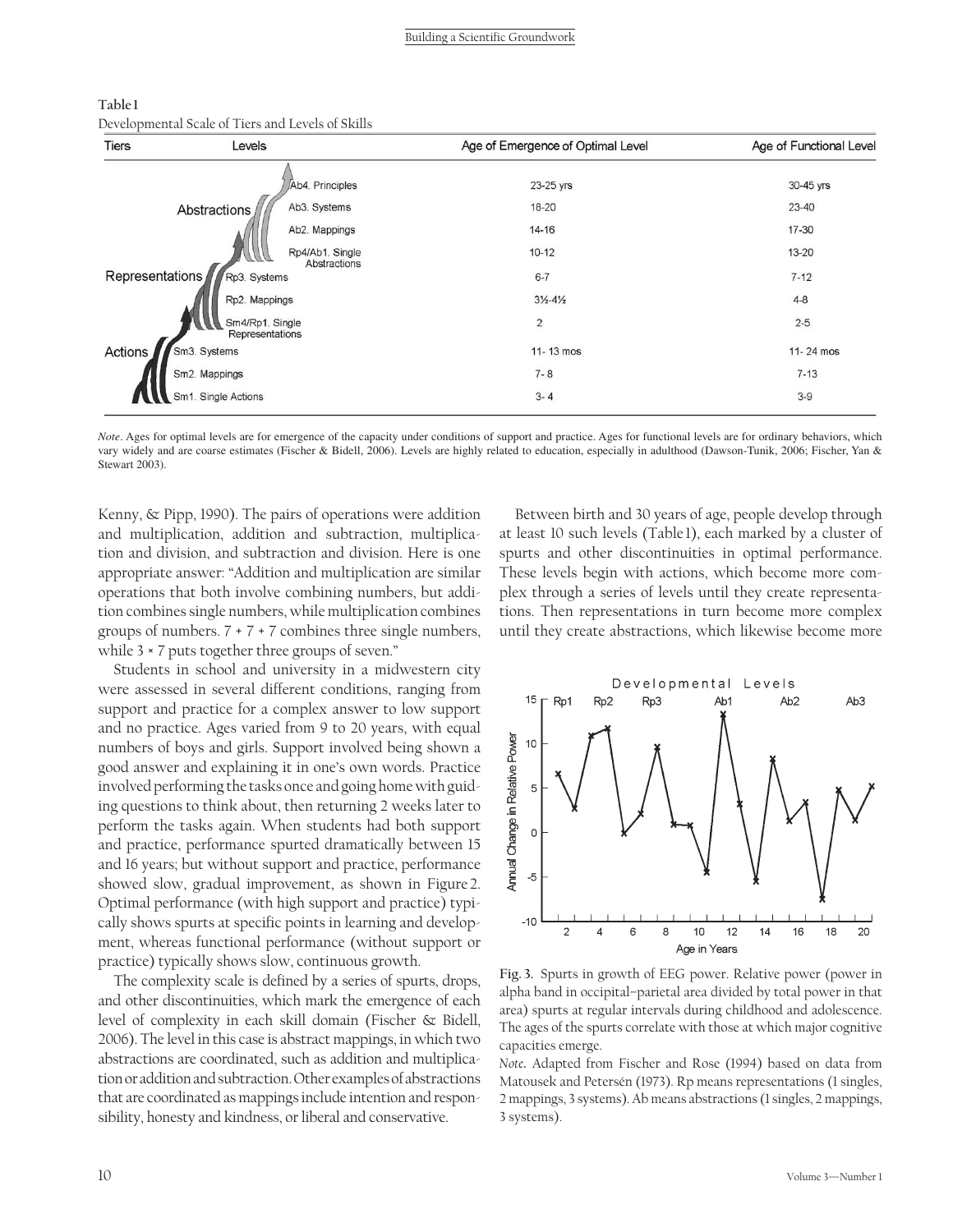complex at least into early adulthood and create principles for organizing abstractions.

 For each skill level, brain activity also reorganizes itself, apparently forming new neural networks to support each skill level. Figure 3 shows how the relative energy in the electroencephalogram (EEG) demonstrates spurts in growth. Evidence indicates that the spurts are correlated with the emergence of new cognitive capacities (Fischer & Rose, 1996 ). Relative energy is the amount of energy in a part of the EEG (alpha band) divided by the total energy in the EEG for the occipital-parietal region of the cortex.

Research on cognitive development first uncovered this scale for constructing skills and knowledge, but the same scale applies for everyday learning (Dawson & Stein, 2008; Dawson-Tunik, 2006; Fischer & Granott, 1995; Fischer, Yan, & Stewart, 2003). Whenever people learn something new, they move through this scale in building skills in the relevant domain. They even show discontinuities between levels when their responses are scaled using Rasch analysis. In this way, the scale is universal, while at the same time, skills develop independently in each domain or task. For example, understanding how addition relates to multiplication does not affect understanding how intention relates to responsibility.

 Understanding the scale and how to use it to analyze learning pathways requires moving beyond the ladder model of development that is built into the English language and replacing it with a model of development as a dynamic web of multiple strands for construction of skills and concepts. Figure 4 shows a constructed web for three independent domains of development — morality, mathematics, and reading. Each domain develops along several strands, mark-



 **Fig. 4.** Constructive web of development. People develop and learn in specific domains, and each domain involves multiple strands of skill. Strands develop mostly independently, and they can join or differentiate. At certain times, discontinuities mark reorganizations and emergence of new capacities, such as the zone of emergence shown.

ing separate domains that develop mostly independently. Sometimes strands intersect and are coordinated, as when sound and spelling are coordinated or joined for many readers as they learn to read English. Other times, strands differentiate or split, as when addition and multiplication come to be understood as separate operations. Each strand demonstrates development along the same scale shown in Table 1, but the skills in separate strands are mostly independent.

 The emergence of a skill level is marked by a cluster of discontinuities, such as spurts, coordinations, or splits, as shown by the dotted box marked "zone of emergence" in Figure 4. Over the long term, learning and development demonstrate a series of such clustered discontinuities, as can be seen in Figure 4 when looking further down the strands after the marked emergence zone. Thinking about development and learning as involving movement along multiple strands in a constructed web provides a portrait of learning that is much more accurate than the ladder model that is built implicitly into common parlance.

## **Using Cultural Models to Improve Teaching and Learning**

 Besides the skill scale and associated tools for analyzing learning pathways, the analysis of everyday metaphors and new ones emerging from research provides potentially powerful tools for improving education. The ladder and web metaphors for learning and development as well as the conduit and activity metaphors for knowledge transmission discussed earlier provide examples. Research on young children's learning of arithmetic provides a powerful demonstration of how a cultural model (metaphor) can be harnessed to quickly and efficiently improve student learning. A metaphor can serve as a conceptual bridge to help children master educationally important concepts and generalize those concepts appropriately ( Granott, Fischer, & Parziale, 2002 ).

Case (1991) proposed that the model of the number line provides a foundation for arithmetic skills in children in preschool and grade school. They studied how they could teach it effectively to young children and found that explicit teaching of the number line had a powerful effect. Especially effective were active games using the number line, such as jumping along a line from 1 to 10 or playing board games that use the number line (e.g., Chutes and Ladders; Griffin  $\&$ Case, 1997). These effects were particularly strong with children who were educationally disadvantaged and/or initially showed weaker arithmetic skills (Case, Griffin, & Kelly, 2001). The magnitude of the changes from this intervention were unusually large compared to typical educational interventions, with the skill generalizing to many different kinds of arithmetic problems.

 This research focused on children in late preschool, kindergarten, and elementary school, and more recent research describes how younger children (about 2-4 years of age) build a number line when they live in an environment that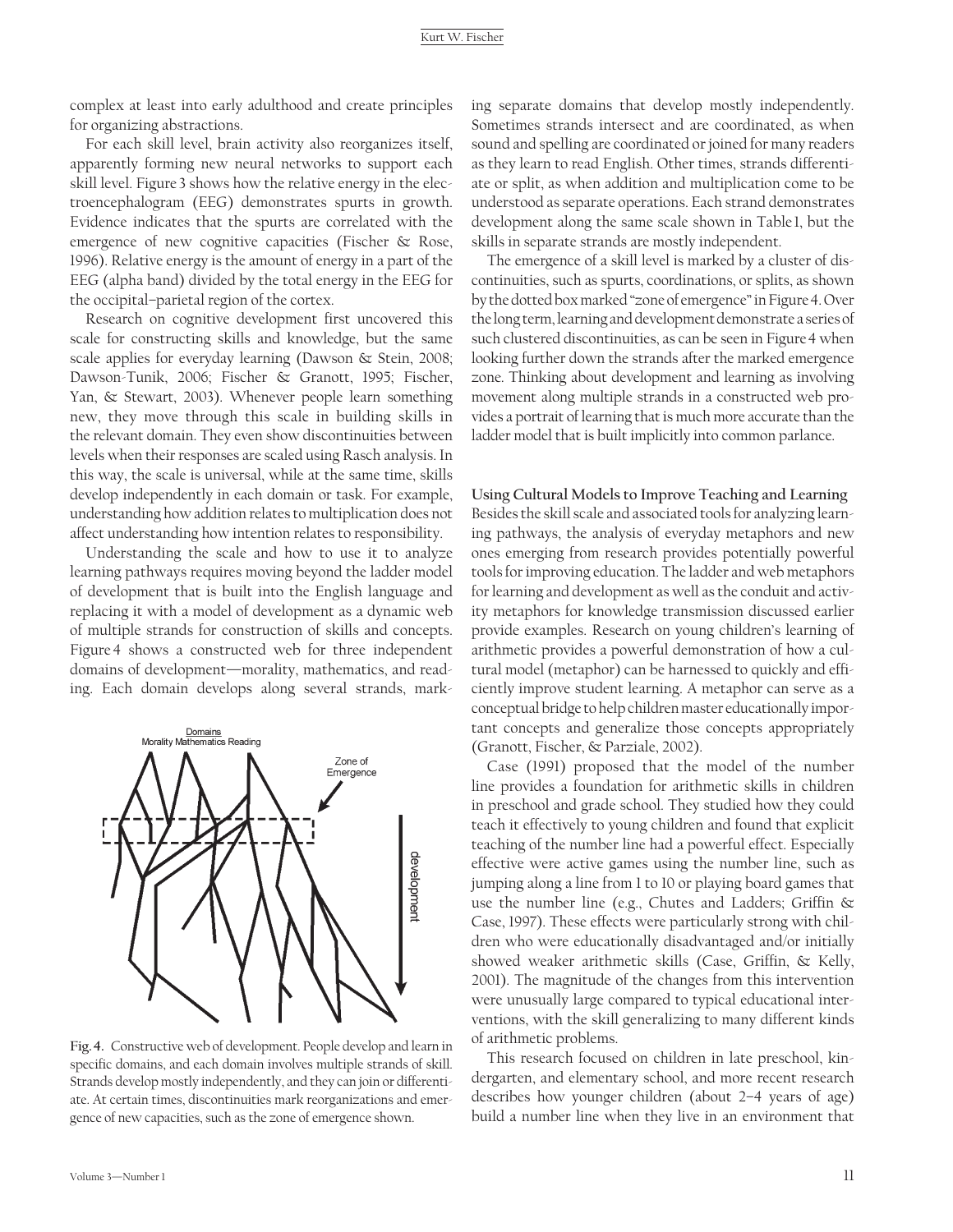supports learning about number (Le Corre, Van de Walle, Brannon, & Carey, 2006 ). Young children often learn to recite the elementary digits at an early age-1, 2, 3, 4, 5... That recitation does not mean, however, that they understand the numbers arithmetically. Children were asked to do simple number tasks, such as "Can you give me 1 dinosaur?" or "Can you give me 2 dinosaurs?" or "Can you give me 3 dinosaurs?" Many months were required for them to build up an understanding that each of the elementary numbers represented a specific number of items.

 A key aspect of this understanding is called cardinality that the last number the child counts in a series is the total number in the set of dinosaurs. Children first constructed cardinal understanding for the number 1 at about 27 months, but when they were asked to give 2 items, they did not show cardinality, treating 2 as if it meant more than 1 or many items. Not until 32 months on average did they show cardinality for the number 2, but then they did not demonstrate cardinality for 3 and 4, treating each of them as if they meant many. Gradually over the months, the children added 3 and then 4 as cardinal numbers, and by about 42 months, they established a general understanding of the counting principle, at least for numbers that they could actually count (as opposed to very large numbers): The last number counted in a set specifies the size of the set. In this way, young children gradually construct a number line for the first few numbers in the counting sequence and thus prepare for the kind of instruction that helps children master the general model of the number line for arithmetic, as shown by Case, Griffin, and their colleagues.

 The metaphor of the number line is part of everyday discourse about number. Children learn it implicitly when they learn to speak English as well as various other languages. This implicit knowledge of the number line may explain why the effects of number line training were large and relatively fast. If a student already knows a metaphor implicitly, then instruction that brings the metaphor to explicit knowledge can have a rapid, large effect. In contrast, many models/metaphors that are taught in school are difficult, such as the model of conservation of energy in physics or the model of the periodic table in chemistry. Students do not usually learn them quickly.

 Metaphors that are part of everyday discourse are strong candidates to use in education when they facilitate learning skills that are targets of instruction. Highlighting these metaphors and creating activities such as games to help students master them may provide opportunities to optimize instruction relatively quickly, as Case, Griffin, and their colleagues have done for early arithmetic teaching. Case (1991) suggested, for example, that the model of a story or narrative is a good candidate for such a teaching target. Teaching based on the model of a story could potentially facilitate learning in, for example, history and literature. In this way and others, metaphors can become a useful tool to facilitate teaching and learning.

# **CREATING A RESEARCH INFRASTRUCTURE FOR EDUCATION**

 Clearly, educational research can provide a useful base of knowledge for educational practice and policy. The MBE movement aims to facilitate this process by bringing biology, cognitive science, and human development together with education to create a strong scientific groundwork for teaching and learning. Powerful tools are available to build this groundwork, but the infrastructure is weak for educational research and development. To improve the research foundations of educational practice and policy requires building a stronger infrastructure to create better educational research. That research needs to be not only scientifi cally sound but also connected with the way teaching and learning happen in important educational settings, such as schools, playing fields, television, and the Internet. Three changes that will contribute to a stronger infrastructure are (a) the creation of research schools to promote research that connects to practice and policy, (b) the establishment of useful databases on learning and development, and (c) the invention of a new class of educator who specializes in translating between research and practice and/or in engineering educational materials and activities based on research.

## **Research Schools**

 The MBE movement needs to build institutions that support sustainable collaboration between researchers and teachers in order to create a strong foundation in research for teaching and learning. One of the strongest institutions in medicine for promoting collaboration between researchers and practitioners is the teaching hospital. Researchers and practitioners work together to refine procedures and medications and to generate hypotheses and methods, connecting research and practice and also training future medical researchers and practitioners. Similarly in agriculture, researchers and farmers work together through field tests to improve agricultural products and equipment and to try out different farming methods. Education lacks this kind of infrastructure for creating a scientific groundwork for teaching and learning.

 Education and medicine each use a process that is close to the essence of the research enterprise. Experimental research is characterized by a paradigm of intervention followed by assessment. Some condition is created or some change is made, followed by an assessment of what happens as a result. In medicine, the intervention is often a treatment such as medication, inoculation, therapy, or surgery, followed by an assessment of function or health. In schools, teachers regularly try to teach something (an intervention) and then assess the students' understanding or skill, either directly on a test or indirectly through the students' ensuing activity.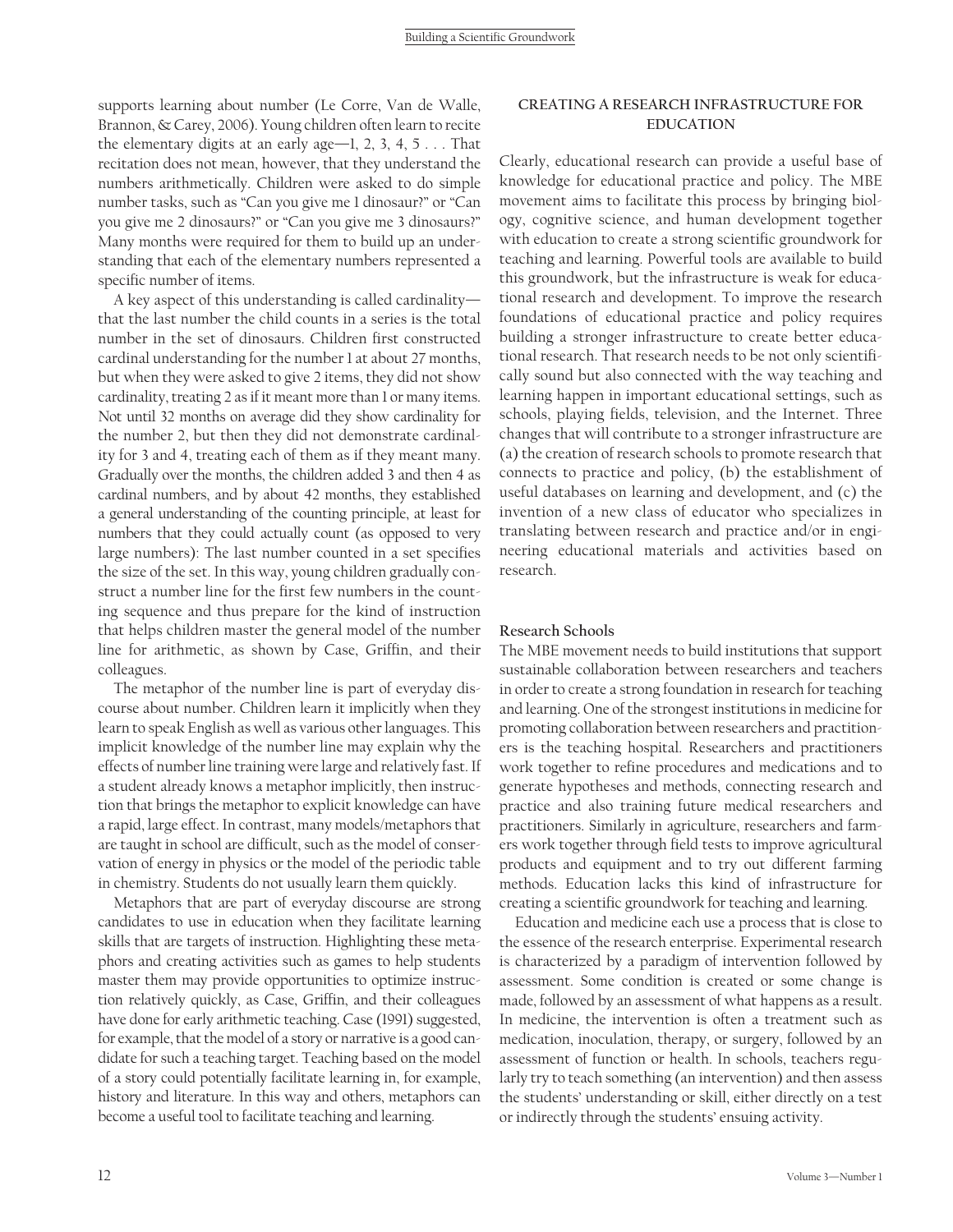Despite this commonality, medicine and education differ greatly in how seriously they treat research in their practice. Every high-quality medical school has at least one teaching hospital, where research and practice are brought together. Yet in education, there are only a few research schools that have research on teaching and learning as a key part of their mission.

 Educators need an institution comparable to the teaching hospital—what we call the research school—to connect the work of researchers and practitioners and to craft research methods and questions so that they address important issues in education. Hinton and Fischer (2008) proposed the creation of research schools in a recent issue of *Mind, Brain, and Education* . We propose that research schools should be real-life schools (public and private) and should be closely affiliated with a university and in most cases with a school of education at that university. They should have educators and researchers working together both to create research that illuminates educational practice and policy and to train future researchers and practitioners. We also sketch some recent efforts to create a research school that connects research and practice.

 A number of educators and researchers responded to this article with their own contributions to the discussion, which are included in the current issue. Several articles describe in detail other recent efforts to build connections between research and practice in schools and in education more generally ( Coch et al., 2009; Daniel & Poole, 2009; della Chiesa, Christoph, & Hinton, 2009; Kuriloff, Richert, Stoudt, & Ravitch, 2009). An article on transdisciplinarity in the field of MBE also discusses ways of putting research and practice together, including research schools ( Samuels, 2009 ).

Research schools build on the ideas of Dewey (1896), who over a century ago proposed the creation of what came to be called "laboratory schools," which were designed to serve this function. The Laboratory School at the University of Chicago, which Dewey (1900) founded, was originally designed to implement practices based on hypotheses from psychology and cognitive science and to field test their effectiveness in vivo-a mission fully consonant with the goals of research schools. Unfortunately, most so-called laboratory schools today have no involvement in research, but instead are elite schools that often provide excellent education but do not serve the function that Dewey originally proposed. We still face the problem that Dewey articulated — the deep inconsistencies between educational practice and research on learning and teaching. We need to establish real research schools as an important institution to create a strong research foundation for educational practice and policy.

#### **Databases on Learning and Development**

 Another kind of infrastructure that will help provide a strong scientific groundwork for learning and teaching is the creation of large databases about learning and development. The U.S. database for traffic safety, the Fatality Analysis Reporting System, illustrates the potential usefulness of a comprehensive database (Hemenway, 2001). Established in 1966, this system collects systematic data on traffic accidents, especially those involving fatalities, with the result that data are available to determine the safety of many aspects of car design, highway design, and so forth. The effects of this database on traffic safety have been far-reaching and deep, contributing substantially to an enormous reduction in traffic fatalities and injuries over the past 40 years.

 A start has been made toward building such databases for education, including the National Assessment of Educational Progress (http://nces.ed.gov/NationsReportCard/); the Child Language Data Exchange System, which assesses language development (MacWhinney, 1996); the National Institute of Child Health and Human Development (NICHD) Child Care project ( NICHD Early Child Care Research Network, 1994, 2006 ); and the state databases for No Child Left Behind. However, these databases include little about how learning and teaching occur in classrooms, in front of computers, or in other learning settings. A database is needed that examines learning and teaching in real-life settings, not just performances on standardized tests in environments that are not part of normal learning in schools or elsewhere. Research schools in collaboration with traditional standardized assessments can move the field beyond ideology and opinion to evidencebased practice and policy.

## **Creating Educational Translators or Engineers**

 One goal of the MBE program at Harvard and of the International MBE Society is to produce a new category of educators with skills at making useful connections between research and practice. These educational translators or engineers can help apply findings from cognitive science and neuroscience to learning in classrooms and can engineer educational materials and activities grounded in research that promote learning in educational software, on children's television, or on playgrounds. This role is well established in older sciences, such as physics, chemistry, and biology. The knowledge and models from these mature sciences do not apply directly to practical questions, such as how to build a bridge, how to create a new kind of soap, or how to prevent invasive species from destroying native species in the Great Lakes. In physics, professionals with this kind of expertise are called engineers. Business and government rely fundamentally on engineers in physics and similar specialists at connecting scientific knowledge with practice in chemistry, biology, and other fields.

 Education requires such a specialist, perhaps called an education engineer or a neuroeducator (Gardner, 2008).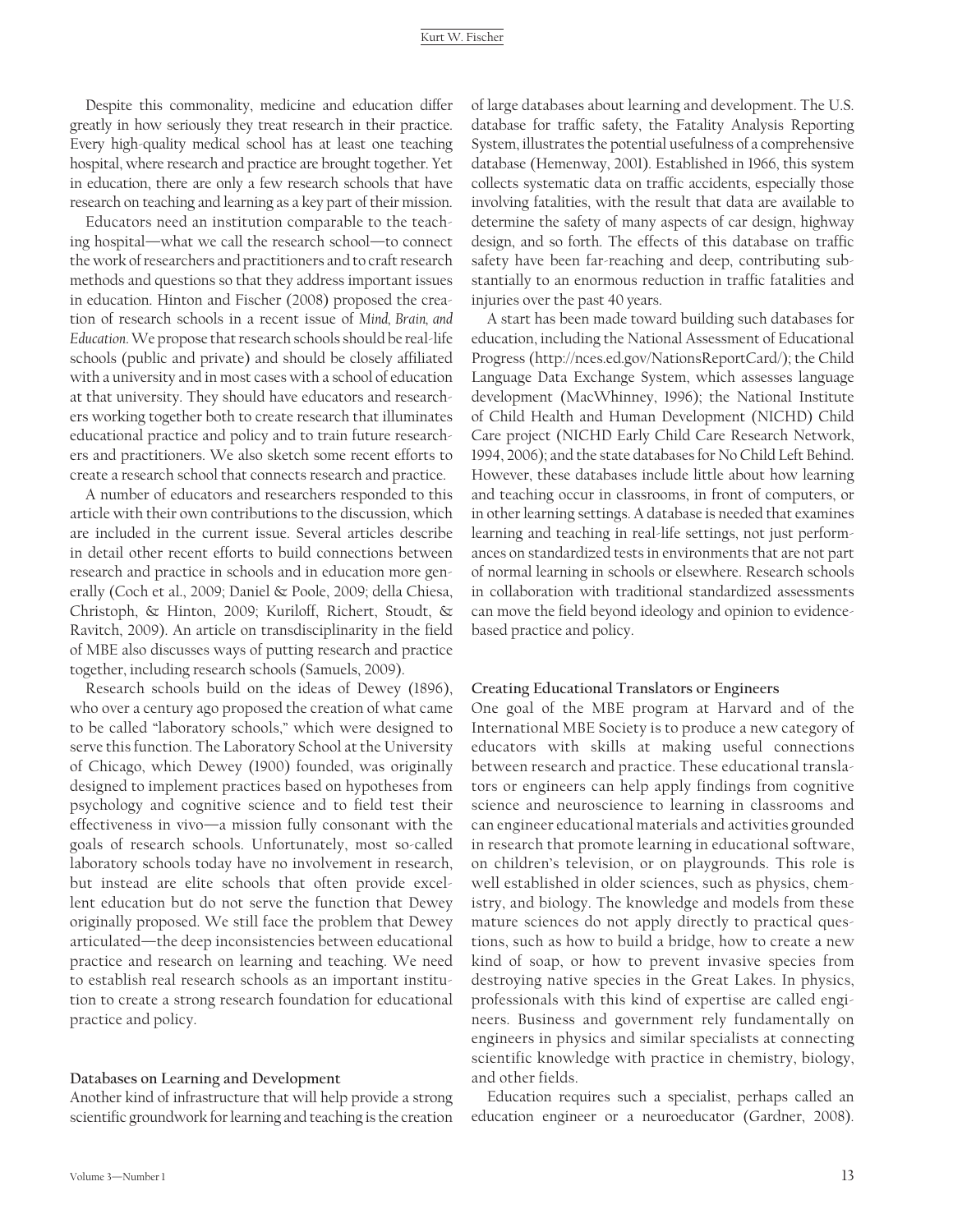Research schools would seem a promising institution for training this new kind of specialist. Examples already exist of institutions where professionals work to build connections between research and practice. *Sesame Street* is renowned for the ways that it has used formative evaluation and practical assessments to shape its educational programs ( Lesser, 1974 ). A number of education companies and nonprofit organizations include many individuals with this kind of practical skill, such as the Center for Applied Special Technology (www.cast.org), which creates educational software that facilitates learning and supports diverse learning pathways ( Rose & Meyer, 2002 ).

 The International MBE Society welcomes other suggestions about ways to strengthen the infrastructure for creating a scientific groundwork to connect MBE. The potential is enormous, but hope and potential alone will not make it happen. We must create institutions that will generate usable knowledge connecting research with practice and policy, and we must train professionals to create the new world in which research on mind and brain relates directly to practice and policy in education.

# **CONCLUSION: GROUNDING EDUCATIONAL PRACTICE AND POLICY**

The MBE movement aims to create a strong scientific foundation for educational practice and policy by connecting cognitive science, biology, and human development with education and by creating new infrastructural institutions to build strong relations of research with practice and policy. Effective research requires that educators play a central role along with researchers in formulating questions and methods. Biology is central to this emerging field, informing educational practice in many ways through providing basic knowledge about body and brain as they relate to learning and teaching.

 Children learn cultural/linguistic models implicitly from an early age, and those models can interfere with application of scientific knowledge to education, creating neuromyths, for example. At the same time, analysis of those models (metaphors) can create opportunities for substantial improvements in education, as has been demonstrated with mathematics teaching in young children.

 Cognitive tools provide powerful means for assessing learning pathways with a common scale (ruler), based on analysis of patterns of growth in both long-term development and short-term learning. To build and sustain a strong scientific foundation for education requires creation of at least three new forms of infrastructure: (a) research schools in which researchers and practitioners work together to craft research questions and methods to shape practice and policy; (b) large, shared databases on learning and development; and

(c) a new kind of professional who specializes in connecting practical questions with research findings and concepts, an educational engineer.

 A strong base in research based on collaboration of researchers and practitioners will lead to many major improvements in education. Evidence will lead to better choices of ways to teach and to facilitate learning, including specification of different learning pathways for different learners. Simultaneously, it will avoid misleading claims of "brain-based education" deriving from myths that are scientifically specious. It will reduce the effects of misleading models of learning and teaching that are implicit in language and culture but not scientifically accurate, while creating ways to teach models more effectively and take advantage of ways that culturally implicit models can improve learning. It will provide new tools for assessing learning pathways, both for teachers and for learners, who will be able to track their own learning in important domains. MBE has an important role to play in improving education in the 21st century.

## **REFERENCES**

- Bailey, D. B., Jr., Bruer, J. T., Symons, F. J., & Lichtman, J. W. (Eds.). (2001). Critical thinking about critical periods. Baltimore: Paul H. Brookes.
- Baldwin, J. M. (1894). Mental development in the child and the race. New York: MacMillan.
- Bartlett, F. C. (1932). Remembering: A study in experimental and social psychology. Cambridge, UK: Cambridge University Press.
- Battro, A. (2000). *Half a brain is enough: The story of Nico*. Cambridge, UK: Cambridge University Press.
- Benedict, R. (1934). Patterns of culture. Boston: Houghton Mifflin.
- Blake, P., & Gardner, H. (2007). A first course in mind, brain, and education. *Mind, Brain, and Education*, 1, 61-65.
- Boscardin, C. K., Muthén, B., Francis, D. J., & Baker, E. L. (2008). Early identification of reading difficulties using heterogeneous developmental trajectories . *Journal of Educational Psychology* , *100* , 192 – 208.
- Bruer, J. T. (1997). Education and the brain: A bridge too far. *Educational Researcher* , *26* , 4 – 16 .
- Case, R. (Ed.). (1991). The mind's staircase: Exploring the conceptual under*pinnings of children* ' *s thought and knowledge* . Hillsdale, NJ : Erlbaum .
- Case, R., & Griffin, S. (1990). Child cognitive development: The role of central conceptual structures in the development of scientific and social thought. In H. Claude-Alain (Ed.), *Developmental psychology: Cognitive, perceptuo-motor and neuropsychological perspec*tives (Vol. 64, pp. 193-230). Amsterdam: North-Holland.
- Case, R., Griffin, S., & Kelly, W. M. (2001). Socioeconomic differences in children's early cognitive development and their readiness for schooling. In S. L. Golbeck (Ed.), *Psychological perspectives on early childhood education: Reframing dilemmas in research*  and practice (pp. 37-63). Mahwah, NJ: Erlbaum.
- Coch, D., Michlovitz, S. A., Ansari, D., & Baird, A. (2009). Building mind, brain, and education connections: The view from the Upper Valley. *Mind, Brain, and Education*, 3, 26-32.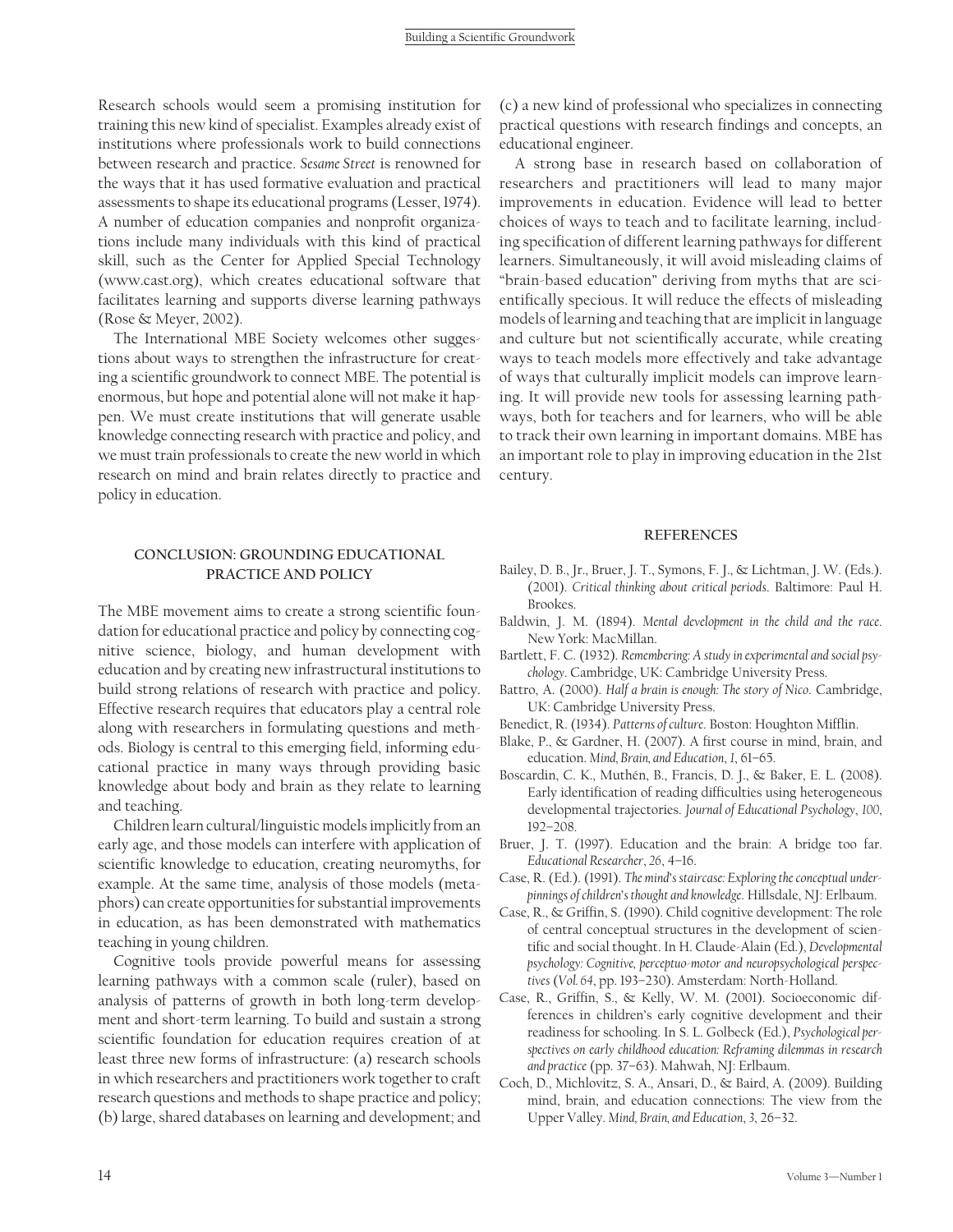- Daniel, D. B., & Poole, D. A. (2009). Learning for life: An ecological approach to pedagogical research . *Perspectives on Psychological Science*, 4, 91-96.
- Dawson-Tunik, T. L. (2006). Conceptual development in adulthood. In C. Hoare (Ed.), *Handbook of adult development and learning* (pp. 433-454). New York: Oxford University Press.
- Dawson, T. L., & Stein, Z. (2008). Cycles of research and application in science education: Learning pathways for energy concepts. *Mind, Brain, and Education* , *2* , 89 – 102 .
- Dehaene, S. (1997). *The number sense: How the mind creates mathematics*. New York: Oxford University Press.
- della Chiesa, B., Christoph, V., & Hinton, C. (2009). How many brains does it take to build a new light? Knowledge management challenges of a transdisciplinary project . *Mind, Brain, and Education*, 3, 16-25.
- Dewey, J. (1896). The university school. *University Record (University of Chicago)* , *1* , 417 – 419 .
- Dewey, J. (1900). The psychology of the elementary curriculum. *Elementary School Record, 1, 221-232.*
- Fink, R. P. (2006). *Why Jane and Johnny couldn't read—and how they learned*. Newark, DE: International Reading Association.
- Fischer, K. W. (2004). Myths and promises of the learning brain. *Ed.: The Magazine of the Harvard Graduate School of Education, 48(1),*  $28 - 29$ .
- Fischer, K. W., & Bidell, T. R. (2006). Dynamic development of action and thought. In W. Damon & R. M. Lerner (Eds.), *Theoretical models of human development. Handbook of child psychology* (6th ed., *Vol. 1*, pp. 313-399). New York: Wiley.
- Fischer, K. W., Daniel, D. B., Immordino-Yang, M. H., Stern, E., Battro, A., & Koizumi, H. (2007). Why mind, brain, and education? Why now? Mind, Brain, and Education, 1, 1-2.
- Fischer, K. W., & Granott, N. (1995). Beyond one-dimensional change: Parallel, concurrent, socially distributed processes in learning and development. *Human Development*, 38,  $302 - 314$ .
- Fischer, K. W., Immordino-Yang, M. H., & Waber, D. P. (2007). Toward a grounded synthesis of mind, brain, and education for reading disorders: An introduction to the field and this book. In K. W. Fischer, J. H. Bernstein, & M. H. Immordino-Yang (Eds.), *Mind, brain, and education in reading disorders* (pp. 3-15). Cambridge, UK: Cambridge University Press.
- Fischer, K. W., Kenny, S. L., & Pipp, S. L. (1990). How cognitive processes and environmental conditions organize discontinuities in the development of abstractions. In C. N. Alexander & E. J. Langer ( Eds .), *Higher stages of human development: Perspectives on adult growth* (pp. 162-187). New York: Oxford University Press.
- Fischer, K. W., & Rose, S. P. (1994). Dynamic development of coordination of components in brain and behavior: A framework for theory and research. In G. Dawson, & K. W. Fischer (Eds.), *Human behavior and the developing brain* (pp. 3-66). New York: Guilford.
- Fischer, K. W., & Rose, S. P. (1996). Dynamic growth cycles of brain and cognitive development. In R. Thatcher, G. R. Lyon, J. Rumsey , & N. Krasnegor ( Eds .), *Developmental neuroimaging: Mapping the development of brain and behavior* (pp. 263-279). New York: Academic Press.
- Fischer, K. W., Yan, Z., & Stewart, J. (2003). Adult cognitive development: Dynamics in the developmental web. In J. Valsiner  $\&$  K. Connolly ( Eds .), *Handbook of developmental psychology* (pp. 491-516). Thousand Oaks, CA: Sage.
- Gardner, H. (2008). Quandaries for neuroeducators. Mind, Brain, and *Education*, 2, 165-169.
- Goswami, U. (2006). Neuroscience and education: From research to practice? *Nature Reviews Neuroscience* , *7* , 2 – 7 .
- Granott, N., Fischer, K. W., & Parziale, J. (2002). Bridging to the unknown: A transition mechanism in learning and problemsolving. In N. Granott & J. Parziale (Eds.), *Microdevelopment: Transition processes in development and learning* (pp. 131–156). Cambridge, UK: Cambridge University Press.
- Griffin, S., & Case, R. (1997). Rethinking the primary school math curriculum . *Issues in Education: Contributions from Educational Psychology*, 3(1), 1–49.
- Hemenway, D. (2001). The public health approach to motor vehicles, tobacco and alcohol, with applications to firearm policy. Journal of Public Health Policy, 22, 381-402.
- Hinton, C., & Fischer, K. W. (2008). Research schools: Grounding research in educational practice. *Mind, Brain, and Education*, 2,  $157 - 160.$
- Hinton, C., Miyamoto, K., & della Chiesa, B. (2008). Brain research, learning, and emotions: Implications for education research, policy, and practice . *European Journal of Education* , *43* ,  $87 - 103$ .
- Hirsch-Pasek, K., & Bruer, J. T. (2007). The brain/education barrier. *Science* , *317* , 1293 .
- Hubel, D. H., & Wiesel, T. N. (1970). The period of susceptibility to the physiological effects of unilateral eye closure in kittens. *Journal of Physiology* , *206* , 419 – 436 .
- Immordino-Yang, M. H. (2004). A tale of two cases: Emotion and affec*tive prosody after left and right hemispherectomy* . Unpublished doctoral dissertation, Harvard Graduate School of Education, Cambridge, MA.
- Immordino-Yang, M. H. (2007). A tale of two cases: Lessons for education from the study of two boys living with half their brains . *Mind, Brain, and Education* , *1* , 66 – 83 .
- Katzir, T., & Paré-Blagoev, E. J. (2006). Applying cognitive neuroscience research to education: The case of literacy . *Educational Psychologist* , *41* , 53 – 74 .
- Knight, C. C., & Fischer, K. W. (1992). Learning to read words: Individual differences in developmental sequences . *Journal of Applied Developmental Psychology* , *13* , 377 – 404 .
- Koizumi, H. (2004). The concept of 'developing the brain': A new natural science for learning and education. *Brain & Development*, *26* , 434 – 441 .
- Kuriloff, P., Richert, M., Stoudt, B., & Ravitch, S. (2009). Building research collaboratives among schools and universities: Lessons from the field. *Mind, Brain, and Education*, 3, 33-43.
- Lakoff, G., & Johnson, M. (1980). *Metaphors we live by*. Chicago: University of Chicago Press .
- Le Corre, M., Van de Walle, G., Brannon, E. M., & Carey, S. (2006). Re-visiting the competence/performance debate in the acquisition of counting as a representation of the positive integers. *Cognitive Psychology* , *52* , 130 – 169 .
- Lesser, G. S. (1974). *Children and television: Lessons from Sesame Street*. New York: Random House.
- Levi-Strauss, C. (1966). The savage mind (nature of human society). Chicago : University of Chicago Press .
- MacWhinney, B. (1996). The CHILDES system. American Journal of *Speech-Language Pathology* , *5* , 5 – 14 .
- Matousek, M., & Petersén, I. (1973). Frequency analysis of the EEG in normal children and adolescents. In P. Kellaway  $\&$